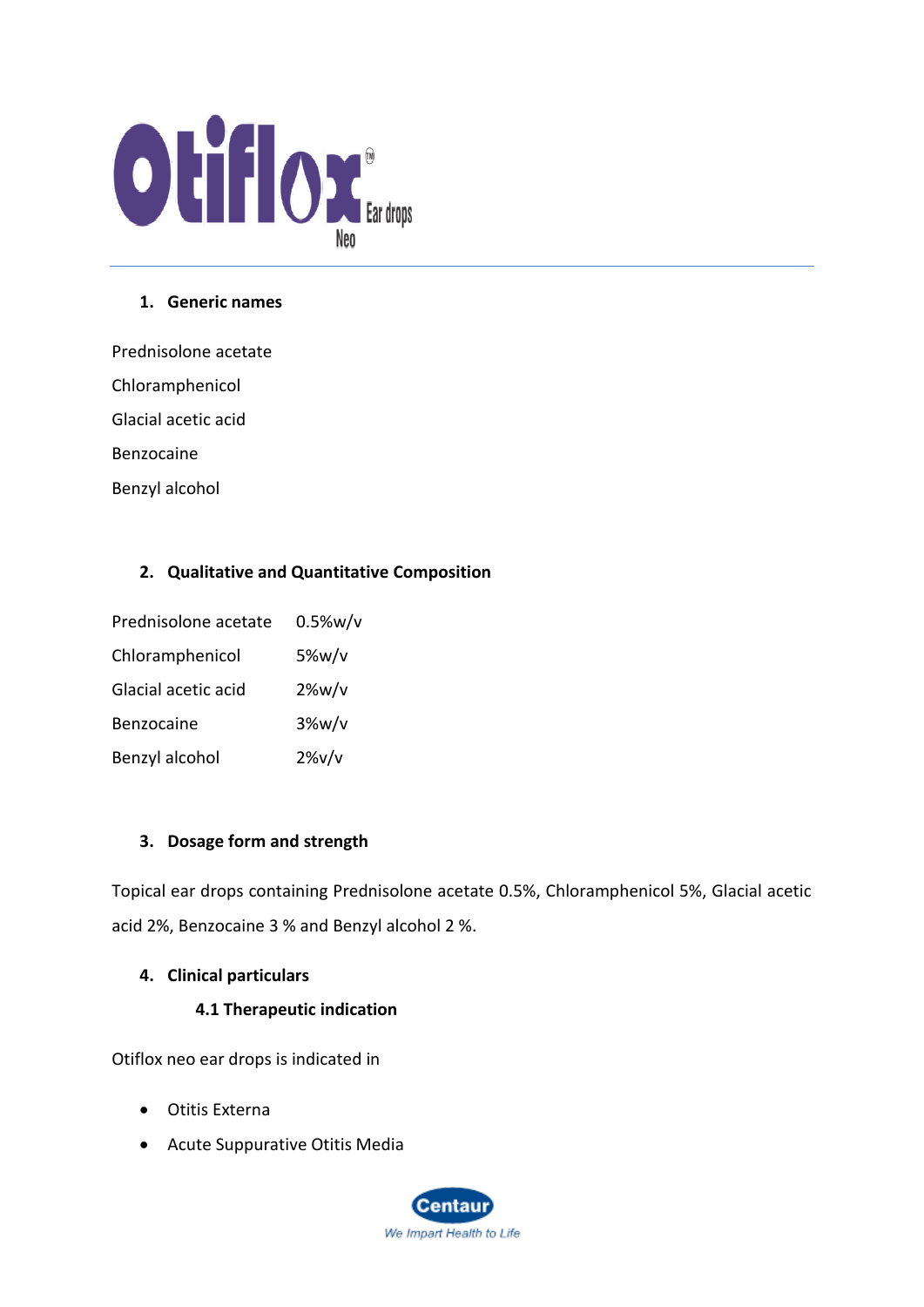# • Chronic Suppurative Otitis Media

## **4.2 Posology and method of administration**

Instil 2 drops of Otiflox neo ear drops in affected era 2-3 times a day.

### **4.3 Contraindication**

The use of Otiflox neo ear drops is contraindicated in patients with hypersensitivity to any ingredient of the formulations.

### **4.4 Special warnings and precautions for use**

None.

### **4.5 Drug interactions**

None.

### **4.6 Use in special population**

- Paediatric: Safety and efficacy has not been evaluated in children.
- Geriatric: Safety and efficacy has not been evaluated in elderly patients.
- Liver impairment: No data available.
- Renal failure: No data available.
- Pregnancy and lactation: During pregnancy, Otiflox neo ear drops should be used only when clearly needed. It is unknown if this medication passes into breast milk. Consult doctor before breast-feeding.

# **4.7 Effects on ability to drive and use machine**

Patients should be cautioned against engaging in activities requiring complete mental alertness, and motor coordination such as operating machinery until their response to Otiflox neo Ear drops is known.

# **4.8 Undesirable effects**

- Temporary stinging/burning in the ear canal
- Slight feeling of irritation

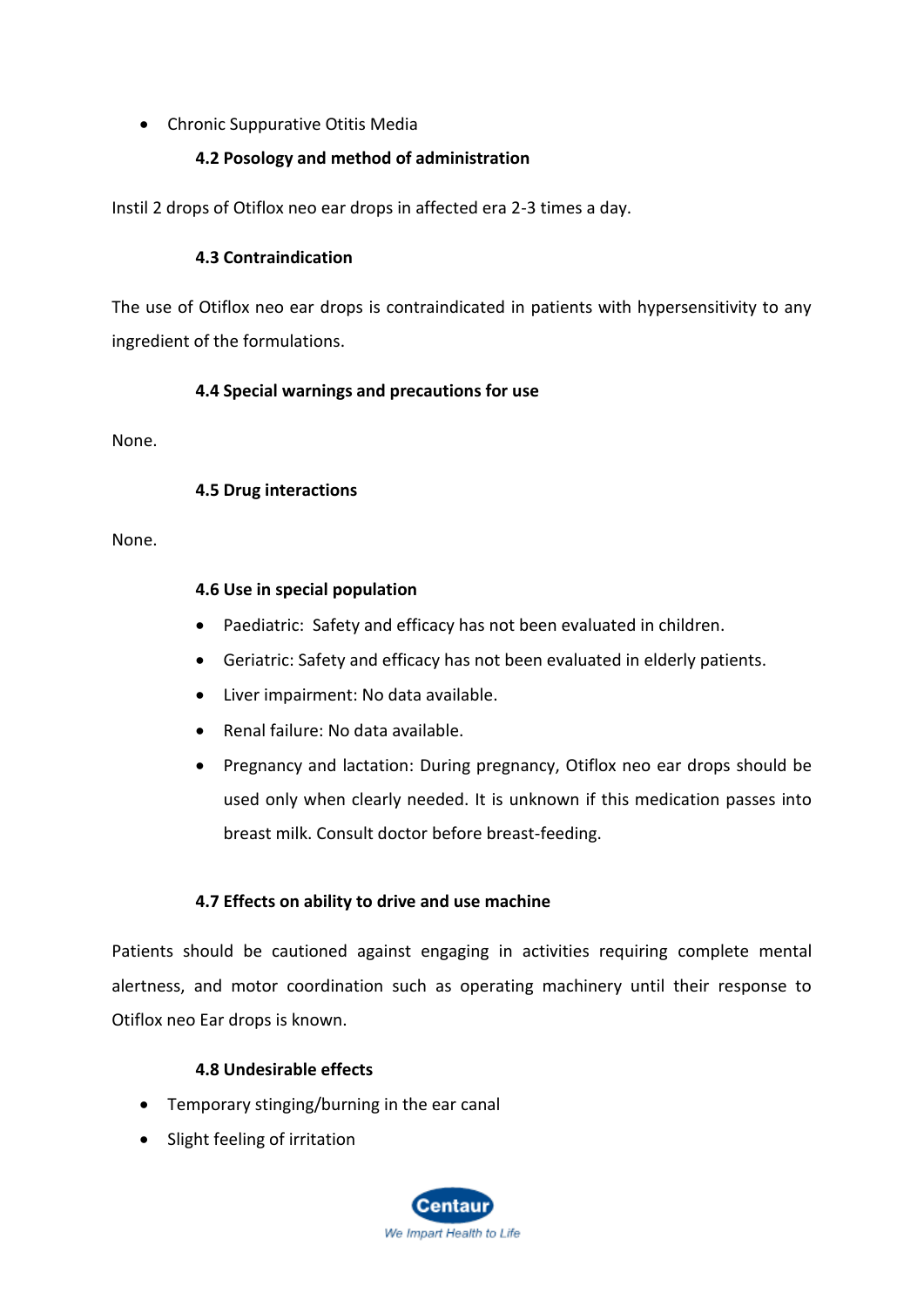#### **4.9 Overdose**

There is limited experience of overdose with Otiflox neo Ear drops. Initiate general symptomatic and supportive measures in all cases of overdosages where necessary.

### **5. Pharmacological properties**

#### **5.1 Mechanism of action**

The short term effects of corticosteroids are decreased vasodilation and permeability of capillaries, as well as decreased leukocyte migration to sites of inflammation. Corticosteroids binding to the glucocorticoid receptor mediates changes in gene expression that lead to multiple downstream effects over hours to days. Glucocorticoids inhibit neutrophil apoptosis and demargination; they inhibit phospholipase A2, which decreases the formation of arachidonic acid derivatives; they inhibit NF-Kappa B and other inflammatory transcription factors; they promote anti-inflammatory genes like interleukin-10. Lower doses of corticosteroids provide an anti-inflammatory effect, while higher doses are immunosuppressive. High doses of glucocorticoids for an extended period bind to the mineralocorticoid receptor, raising sodium levels and decreasing potassium levels.

Chloramphenicol is lipid-soluble, allowing it to diffuse through the bacterial cell membrane. It then reversibly binds to the L16 protein of the 50S subunit of bacterial ribosomes, where transfer of amino acids to growing peptide chains is prevented (perhaps by suppression of peptidyl transferase activity), thus inhibiting peptide bond formation and subsequent protein synthesis.

Benzocaine binds to sodium channels and reversibly stabilizes the neuronal membrane which decreases its permeability to sodium ions. Depolarization of the neuronal membrane is inhibited thereby blocking the initiation and conduction of nerve impulses.

Benzyl alcohol inhibits lice from closing their respiratory spiracles, allowing the vehicle to obstruct the spiracles and causing the lice to asphyxiate.

### **5.2 Pharmacodynamic properties**

Corticosteroids bind to the glucocorticoid receptor, inhibiting pro-inflammatory signals, and promoting anti-inflammatory signals. Prednisolone acetate has a short duration of action as

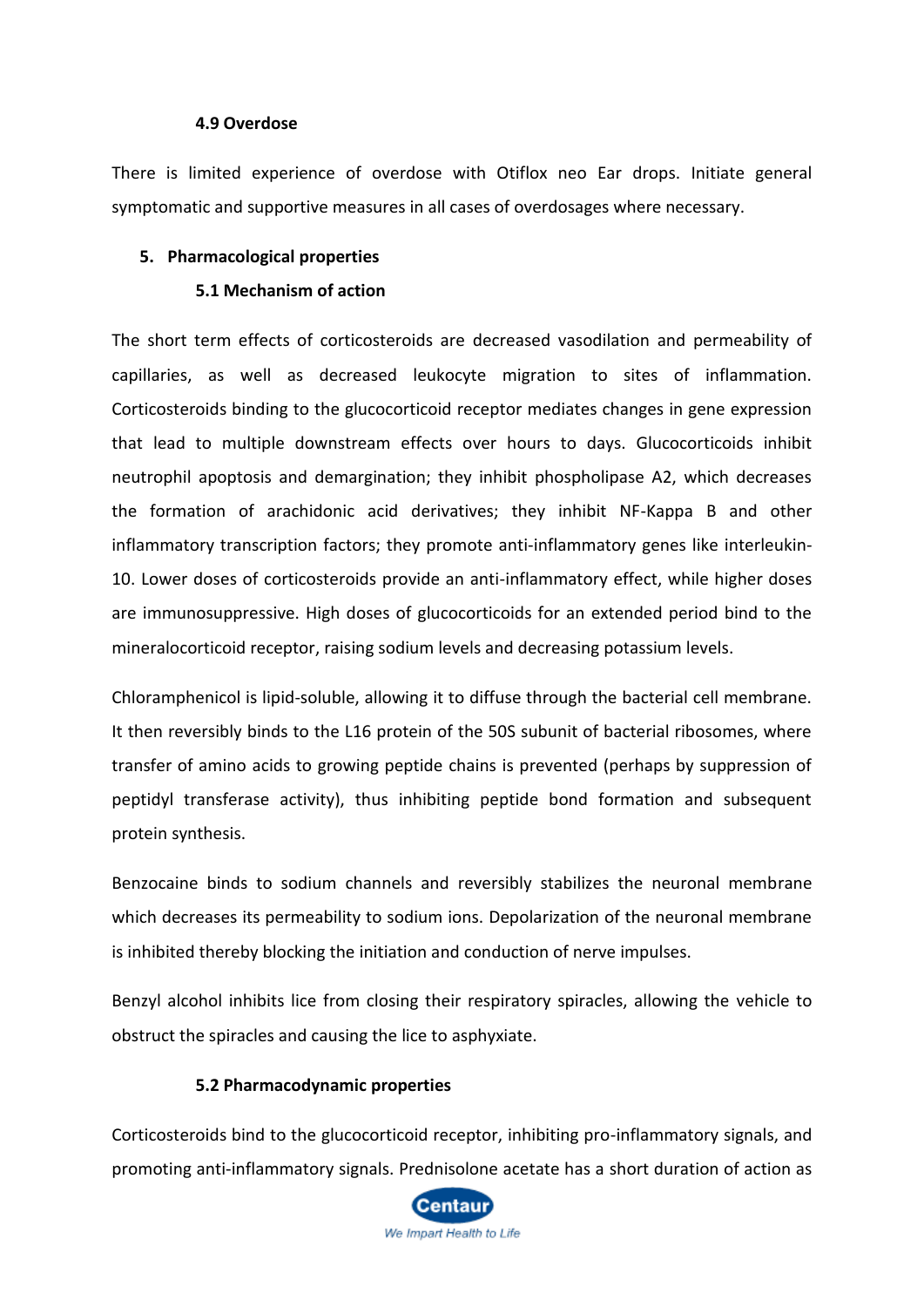the half life is 2-3 hours. Corticosteroids have a wide therapeutic window as patients make require doses that are multiples of what the body naturally produces. Patients taking corticosteroids should be counselled regarding the risk of hypothalamic-pituitary-adrenal axis suppression and increased susceptibility to infections.

Chloramphenicol is a broad-spectrum antibiotic that was derived from the bacterium Streptomyces Venezuela and is now produced synthetically. Chloramphenicol is effective against a wide variety of microorganisms, but due to serious side-effects (e.g., damage to the bone marrow, including aplastic anaemia) in humans; it is usually reserved for the treatment of serious and life-threatening infections (e.g., typhoid fever). Chloramphenicol is bacteriostatic but may be bactericidal in high concentrations or when used against highly susceptible organisms. Chloramphenicol stops bacterial growth by binding to the bacterial ribosome (blocking peptidyl transferase) and inhibiting protein synthesis.

Benzocaine is a local anesthetic commonly used as a topical pain reliever. It is the active ingredient in many over-the-counter analgesic ointments. It is also indicated for general use as a lubricant and topical anesthetic on intratracheal catheters and pharyngeal and nasal airways to obtund the pharyngeal and tracheal reflexes; on nasogastric and endoscopic tubes; urinary catheters; laryngoscopes; proctoscopes; sigmoidoscopes and vaginal specula.

### **5.3 Pharmacokinetic properties**

• Prednisolone acetate

#### Absorption

Prednisolone acetate oral suspension given at a dose equivalent to 15mg prednisolone has a Cmax of 321.1ng/hr, a Tmax of 1-2 hours, and an AUC of 1999.4ng\*hr/mL.5 The absorption pharmacokinetics of prednisolone acetate are not significantly different from a comparable dose of prednisolone

#### Metabolism

Prednisolone acetate undergoes ester hydrolysis to prednisolone.After this step, the drug undergoes the normal metabolism of prednisolone.

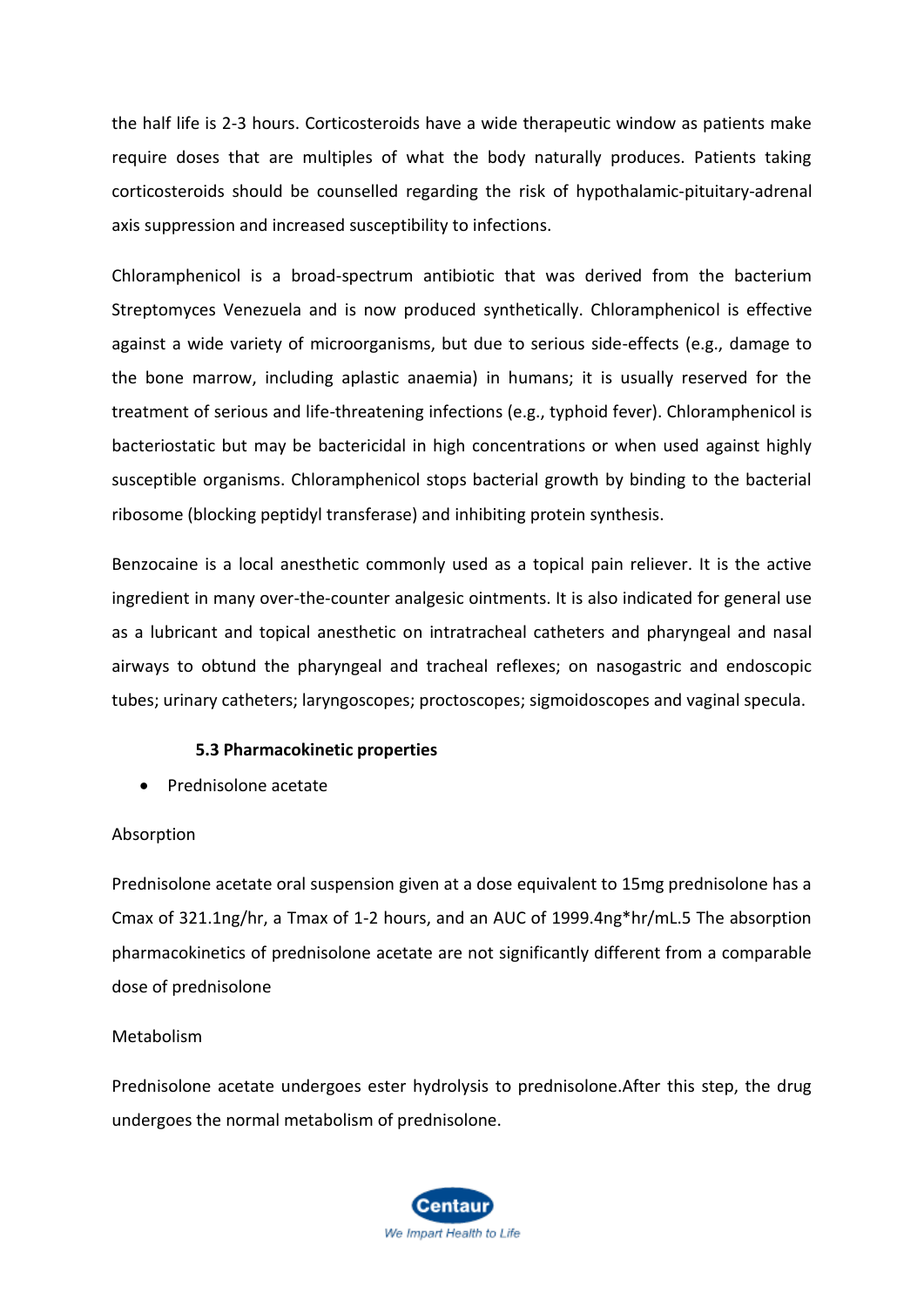Prednisolone can be reversibly metabolized to prednisone which is then metabolized to 17α,21-dihydroxy-pregnan-1,4,6-trien-3,11,30-trione (M-XVII), 20α-dihydro-prednisone (M-V), 6βhydroxy-prednisone (M-XII), 6α-hydroxy-prednisone (M-XIII), or 20β-dihydroprednisone (M-IV).2 20β-dihydro-prednisone is metabolized to 17α,20ξ,21-trihydroxy-5ξpregn-1-en-3,11-dione(M-XVIII).2 Prednisolone is metabolized to Δ6-prednisolone (M-XI), 20α-dihydro-prednisolone (M-III), 20β-dihydro-prednisolone (M-II), 6αhydroxy-prednisolone (M-VII), or 6βhydroxy-prednisolone(M-VI).2 6αhydroxy-prednisolone is metabolized to 6α,11β,17α,20β,21-pentahydroxypregnan-1,4-diene-3-one (M-X).2 6βhydroxy-prednisolone is metabolized to 6β,11β,17α,20β,21-pentahydroxypregnan-1,4-diene-3-one (M-VIII), 6β,11β,17α,20α,21-pentahydroxypregnan-1,4-diene-3-one (M-IX), and 6β,11β,17α,21 tetrahydroxy-5ξ-pregn-1-en-3,20-dione (M-XIV).2 MVIII is metabolized to 6β,11β,17α,20β,21-pentahydroxy-5ξ-pregn-1-en-3-one (M-XV) and then to MXIV, while MIX is metabolized to 6β,11β,17α,20α,21-pentahydroxy-5ξ-pregn-1-en-3-one (M-XVI) and then to MXIV.2 These metabolites and their glucuronide conjugates are excreted predominantly in the urine.

### Excretion

Prednisolone acetate is predominantly excreted in the urine.

• Chloramphenicol

It is active when given orally and, unlike most other antibacterial, it diffuses into the CSF even when the meninges are not inflamed. The majority of a dose is inactivated in the liver, only a small proportion appearing unchanged in the urine.

### **6. Nonclinical properties**

**6.1 Animal Toxicology or Pharmacology**

NA.

**7. Description**

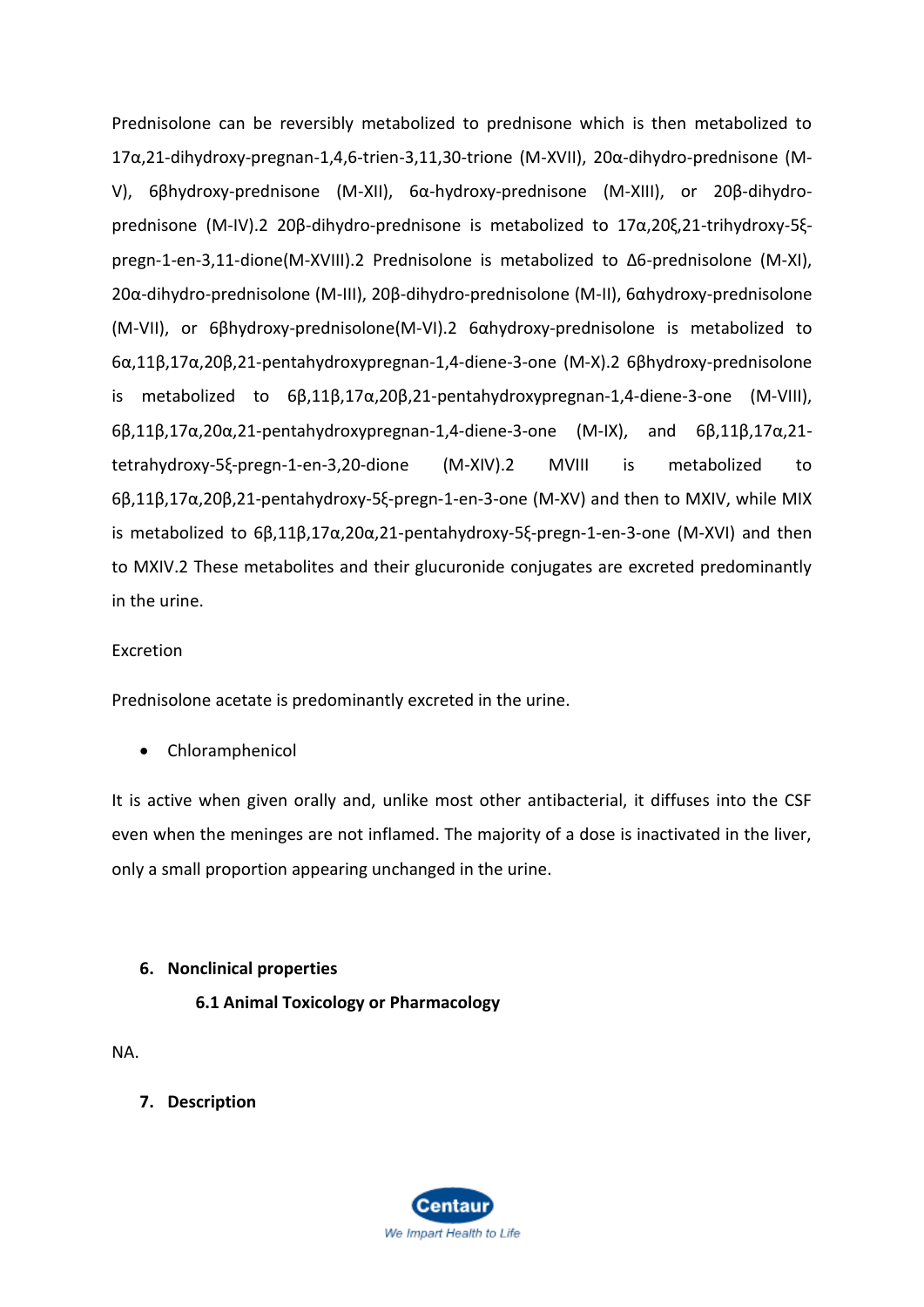**Prednisolone acetate** is the acetate salt form of [prednisolone,](https://pubchem.ncbi.nlm.nih.gov/compound/prednisolone) a synthetic glucocorticoid with anti-inflammatory and immunomodulating properties.

Chemical name: [2-[(8*S*,9*S*,10*R*,11*S*,13*S*,14*S*,17*R*)-11,17-dihydroxy-10,13-dimethyl-3-oxo-7,8,9,11,12,14,15,16-octahydro-6*H*-cyclopenta[a]phenanthren-17-yl]-2-oxoethyl] acetate

Molecular formula:  $C_{23}H_{30}O_6$ 

Molecular weight: 402.5 g/mol

Structure:



**Chloramphenicol** is a semisynthetic, broad-spectrum antibiotic derived from Streptomyces venequelae with primarily bacteriostatic activity.

Chemical name: 2,2-dichloro-*N*-[(1*R*,2*R*)-1,3-dihydroxy-1-(4-nitrophenyl)propan-2 yl]acetamide

Molecular formula:  $C_{11}H_{12}Cl_2N_2O_5$  $C_{11}H_{12}Cl_2N_2O_5$  $C_{11}H_{12}Cl_2N_2O_5$ 

Molecular weight: 323.13 g/mol

Structure:

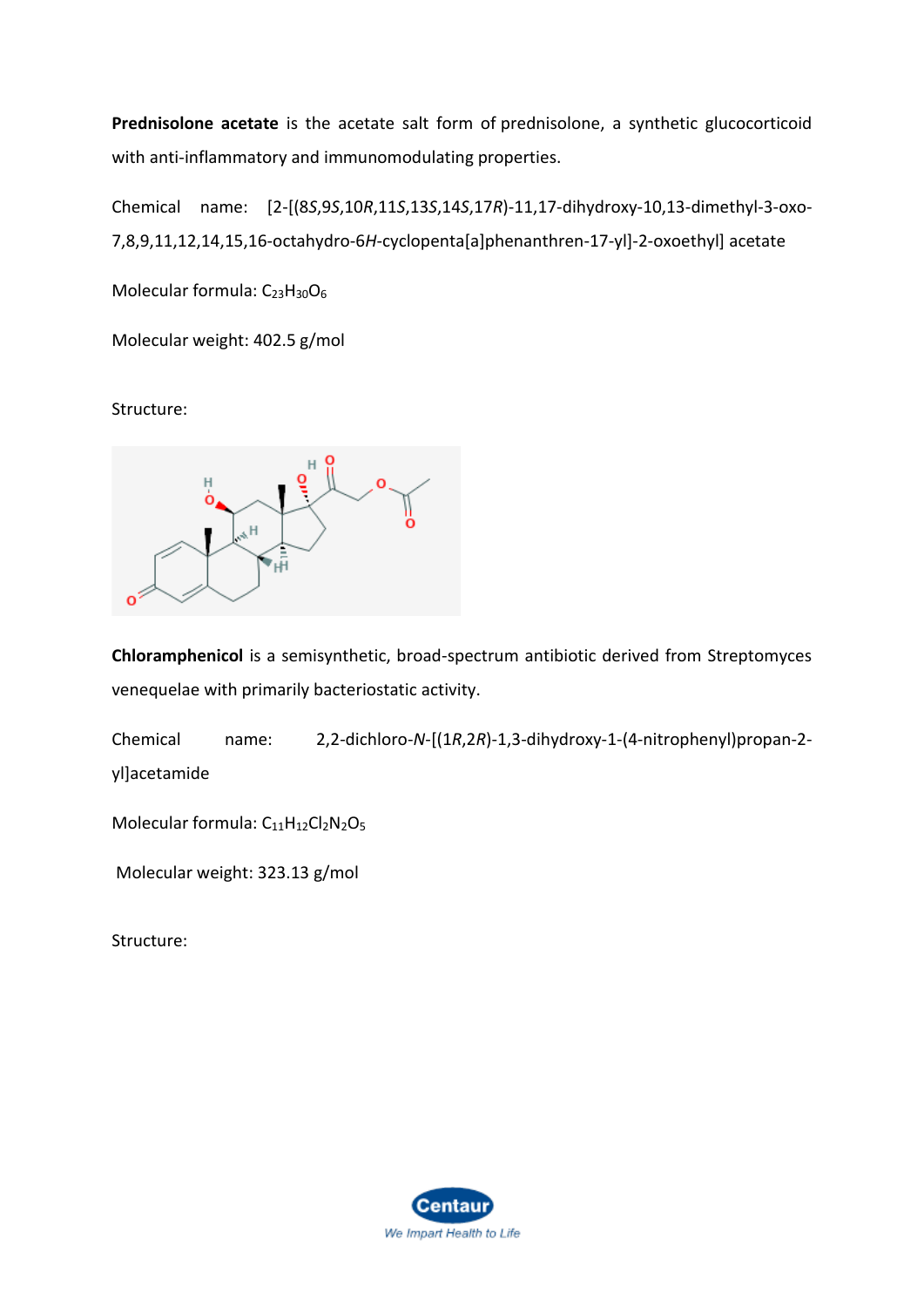

**Glacial acetic acid** is a synthetic carboxylic acid with antibacterial and antifungal properties.

Chemical name: acetic acid

Molecular formula:  $C_2H_4O_2$  $C_2H_4O_2$  $C_2H_4O_2$ 

Molecular weight: 60.05 g/mol

Structure:

o ١H

**Benzocaine** is an ester of [paraaminobenzoic acid,](https://pubchem.ncbi.nlm.nih.gov/compound/para-aminobenzoic%20acid) lacking the terminal diethylamino group of [procaine,](https://pubchem.ncbi.nlm.nih.gov/compound/procaine) with anesthetic activity.

Chemical name: ethyl 4-aminobenzoate

Molecular formula: C<sub>9</sub>H<sub>11</sub>[NO](https://pubchem.ncbi.nlm.nih.gov/#query=C9H11NO2)<sub>2</sub>

Molecular weight: 165.19 g/mol

Structure:

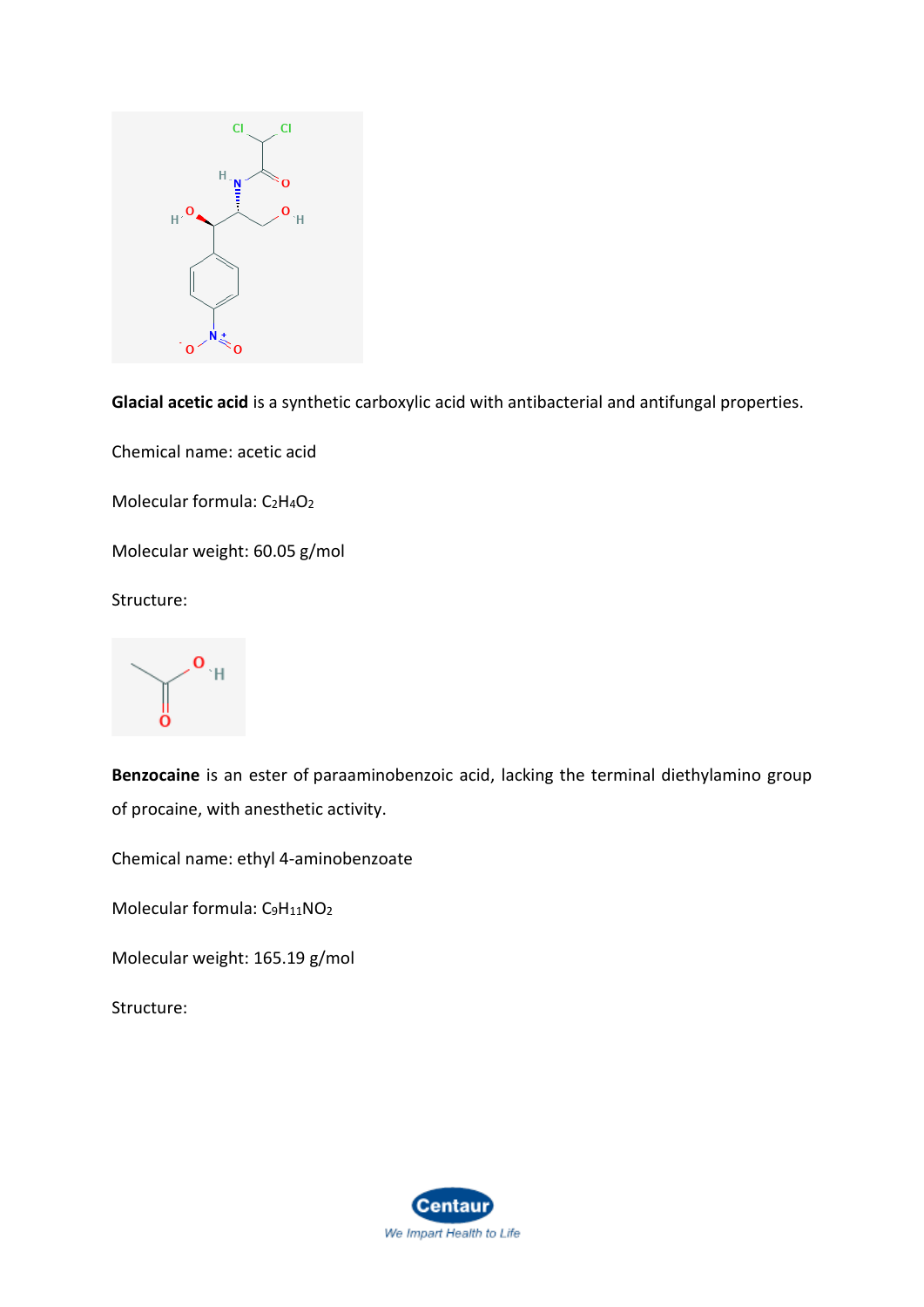

### **Benzyl alcohol**

Chemical name:

Molecular formula:

Molecular weight:

Structure:

### **8. Pharmaceutical particulars**

### **8.1 Incompatibilities**

There are no known incompatibilities.

### **8.2 Shelf-life**

18 months.

### **8.3 Packaging Information**

Otiflox neo Ear Drops is available in 10 ml bottle with in-built dropper

### **8.4 Storage and handling instructions**

Store in cool and drop place.

### **9. Patient Counselling Information**

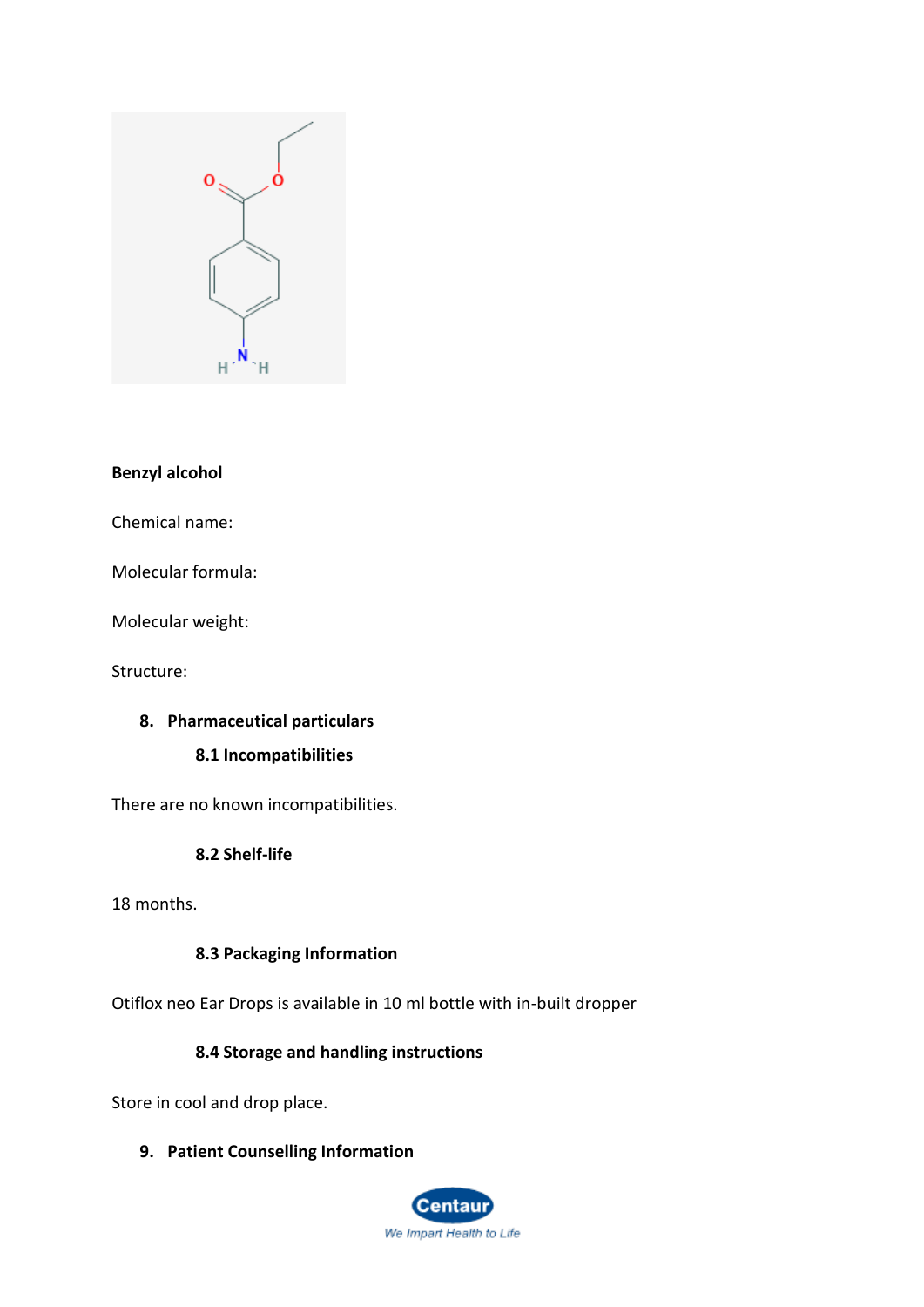### **9.1 Adverse Reactions**

### Refer part 4.8

### **9.2 Drug Interactions**

### Refer part 4.5

**9.3 Dosage**

Refer part 4.2

**9.4 Storage**

Refer part 8.4

**9.5 Risk Factors**

Refer part 4.4

**9.6 Self-monitoring information**

NA

# **9.7 Information on when to contact a health care provider or seek emergency help**

Patient is advised to be alert for the emergence or worsening of the adverse reactions and contact the prescribing physician.

# **9.8 Contraindications**

Refer part 4.3

- **10. Manufactured by Pure and Cure Healthcare Pvt. Ltd..**
- **11. Details of permission or license number with date**
- **12. Date of revision: January 2022**